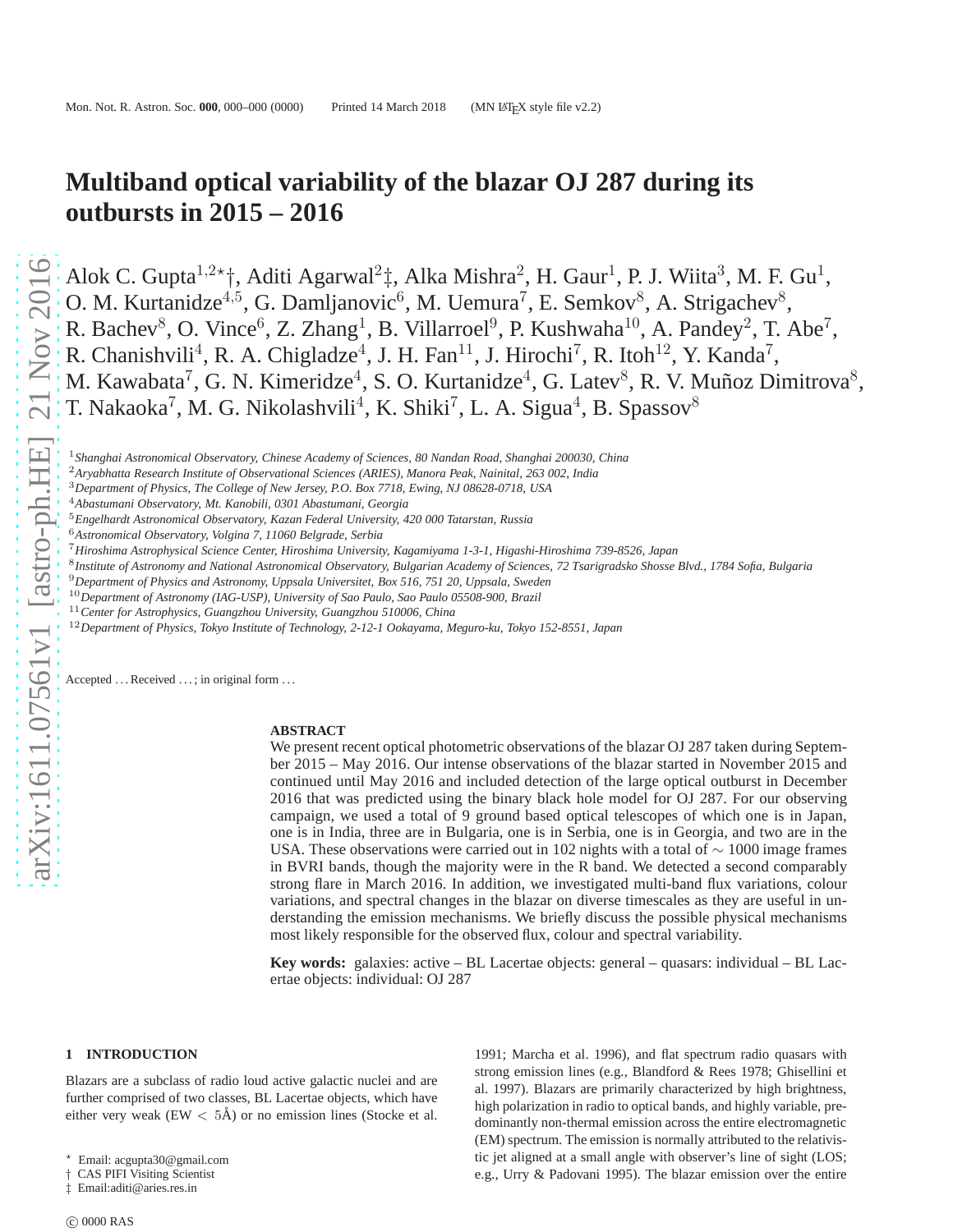EM spectrum reveals the presence of a broad double peaked structures in their spectral energy distributions (SEDs). The presence of high polarization and its variation on timescales of the flux variation implies that the low energy peak (with usually between the IR and soft X-rays) of the blazar SED is result of synchrotron emission from relativistic non-thermal electrons in the jet. The high energy component, which peaks in gamma-rays somewhere between GeV and TeV energies probably originates from inverse Compton up-scattering of synchrotron or external photons off the relativistic electrons producing the synchrotron emission (Kirk, Rieger & Mastichiadis 1998; Gaur et al. 2010).

Blazar flux variations over the complete EM spectrum reveal diverse timescales with variability timescales extending from a few minutes to years and even decades. Flux variation from minutes to less than a day are commonly known as intraday variability (IDV) (Wagner & Witzel 1995) or intra-night variability or microvariability (Goyal et al. 2012) while that from days to a few months is often called short term variability (STV) while flux variation over timescale of several months to years is usually called long term variability (LTV; Gupta et al. 2004). For most blazars the LTV and much of the STV can be explained through the shock-in-jet model (e.g. Marscher & Gear 1985; Hughes, Aller & Aller 1985). The most puzzling variability of blazars is that detected on IDV timescales, and understanding this may allow for probing the very inner region close the central black hole and might be helpful in measuring the mass of the central super massive black hole mass of blazars (Gupta et al. 2012). The first convincing optical flux variability on IDV timescale was reported by Miller et al. (1989) and since then it has been extensively studied by various groups around the globe (e.g. Carini et al. 1991, 1992; Carini & Miller 1992; Heidt & Wagner 1996; Sagar et al. 1999; Wu et al. 2005, 2007; Montagni et al. 2006; Stalin et al. 2006; Gupta et al. 2008, 2016; Gaur et al. 2012a, 2012b, 2012c; Agarwal & Gupta 2015; Agarwal et al. 2015, 2016; and references therein). Optical variability of blazars on STV timescales are useful in exploring flux, colour and spectral variations and can also help to separate out any quasi-thermal (e.g. accretion disc emission) from the nonthermal emission component. We have done extensive work in this area (e.g. Gu et al. 2006; Fan et al. 1998, 2009; Gupta et al. 2008, 2016; Gaur et al. 2012b, 2012c; Agarwal et al. 2015, 2016 and references therein).

OJ 287 ( $\alpha_{2000.0}$  = 08h 54m 48.87s,  $\delta_{2000.0}$  = +20° 06<sup>'</sup>  $30.$  (64) is a blazar at redshift  $z = 0.306$  (Sitko & Junkkarinen 1985) that has relatively low frequency peaks for its SED. Its relative brightness means that it is one of the best observed blazars with more than a century of observations in the optical bands. Using this optical light curve data of OJ 287 starting in 1890, Sillanpää et al. (1988) noticed for the first time that there is double-peaked outburst feature which repeated with a period of  $\sim$  12 yrs. To explain this unique quasi-periodic light curve feature Sillanpää et al. (1988) proposed a binary black hole system for this blazar and predicted next double-peaked outburst would occur in 1994 – 1995; this was indeed observed. In this case the second peak, occurring  $\sim$  1.2 years after the detection of the first peak, was seen Sillanpää et al. (1996a, 1996b).

A double peaked outburst was also seen during the next recurrence in 2005 – 2007 with the outburst's first peak found at the end of 2005 and the second peak seen at the end of 2007 (Valtonen et al. 2009). These predicted recurrences are extremely strong evidence for OJ 287 housing a binary black hole system with a decaying orbital period of ∼ 12 years. A puzzling issue in this model is the timing and strength of the second major peak of a outburst. In the first planned campaign in 1994 – 1995, the second peak was detected ∼ 1.2 years after the first peak (Sillanpää et al. 1996b) while it was observed ∼ 2.0 years after the 1st peak during the 2005 – 2008 campaign (Valtonen et al. 2009).

The recurring outbursts of this source are not quite periodic and the quasi-periodic pattern of optical outbursts was explained by a model where a secondary black hole in a  $\sim$  12 year orbit impacts the accretion disk of the primary black hole as it orbits the primary (Lehto & Valtonen 1996). The quasi-Keplerian nature of binary black hole orbits in general relativity mean that the times of the first impact flare and their associated radiation can be predicted (Memmesheimer et al. 2004). The deviations from strict periodicity are understood in a model that contains a gravitational wave driven inspiraling spinning binary black hole system at its center (Valtonen et al. 2008; 2010). In this model, the impact outbursts are generated by expanding bubbles of hot gas that have been shocked and pulled out of the accretion disk (Lehto & Valtonen 1996; Pihajoki 2016). Hence, thermal radiation emanates from the vicinity of the impact site. Recently, the predicted first peak of the outburst was detected in December 2015 which is the brightest optical level in 30 years (Valtonen et al. 2016) and shows a clear signature of thermal emission. Valtonen et al. (2016) show that the data collected over the past three cycles give good measurements for the black hole masses, with the primary at  $(1.83 \pm 0.01) \times 10^{10}$  and the secondary at  $(1.5 \pm 0.1) \times 10^8$  solar masses. Remarkably, the spin of the primary can also be determined to high precision, at  $a = 0.313 \pm 0.01.$ 

In the present work, we report detailed optical measurements of the late 2015 outburst OJ 287, including the detection of an a second outburst that is essentially as bright as the first one but occurred only  $\sim$  3 months later. The paper is structured as follows: in Section 2, we discuss our new optical observations and data reduction, as well as public archival data used here. Section 3 gives information about the various techniques used in the work. In Section 4 we present results and give a discussion of them in Section 5. Our conclusions are summarized in Section 6.

# **2 OBSERVATIONS AND DATA REDUCTION**

#### **2.1 New Optical Observations and Data Reduction**

Our optical photometric observing campaign of the blazar OJ 287 in B, V, R, and I passbands were carried out using telescopes in India, Bulgaria (3), Serbia, Georgia and Japan and correspond to telescopes  $B$  through  $H$  in the notes to Table 1. These telescopes are equipped with CCD detectors and broad band optical filters B, V, R, and I. Details of the CCDs mounted on telescopes B through F are reported in our earlier papers (Agarwal et al. 2015; Gupta et al. 2016). Information about telescopes G and H and their CCDs are given in Table 2. Telescope A corresponds to archival data from Steward Observatory.

We have performed multiband optical observations of the blazar OJ 287 (see Table 1) spanning the period between September 2015 and May 2016. These photometric observations include R band monitoring as continuously as we could manage so as to explore IDV. Quasi-simultaneous monitoring in BVRI filters were frequently made to study the day to day variations in the brightness and colour of the blazar. For the five telescopes  $B$  to  $F$  bias frames were taken at regular intervals during each night. Twilight sky flatfield frames were captured to get uniform light in the dawn and/or dusk of each observational night in all the filters. Observations were taken in the  $1 \times 1$ ,  $2 \times 2$  and  $3 \times 3$  binning mode on different telescopes to improve signal to noise (S/N) ratio as discussed earlier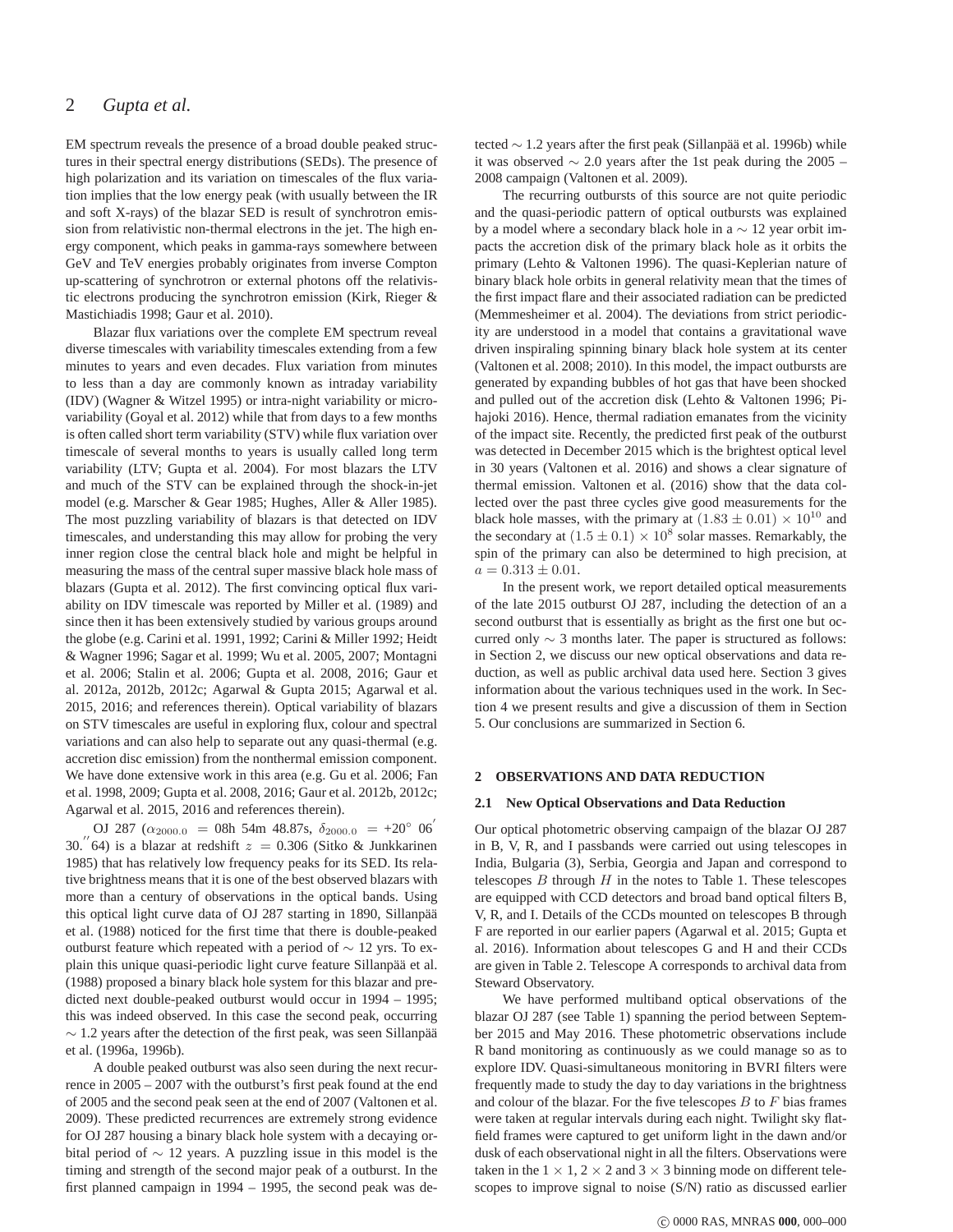| Date                     | Telescope                 | Data Points                      | Date                     | Telescope                 | Data Points                      | Date                     | Telescope         | Data Points                      |
|--------------------------|---------------------------|----------------------------------|--------------------------|---------------------------|----------------------------------|--------------------------|-------------------|----------------------------------|
| yyyy mm dd               |                           | B, V, R, I                       | yyyy mm dd               |                           | B, V, R, I                       | yyyy mm dd               |                   | B, V, R, I                       |
| 2015 09 20               | А                         | 00, 01, 01, 00                   | 2016 01 12               | $\mathbf A$               | 00, 01, 01, 00                   | 2016 03 12               | A                 | 00, 01, 01, 00                   |
| 2015 10 13               | А                         | 00, 01, 01, 00                   | 2016 01 12               | $\mathbf F$               | 01, 01, 01, 01                   | 2016 03 13               | A                 | 00, 02, 02, 00                   |
| 2015 10 14               | А                         | 00, 01, 01, 00                   | 2016 01 13               | $\boldsymbol{\mathsf{A}}$ | 00, 01, 01, 00                   | 2016 03 14               | A                 | 00, 01, 01, 00                   |
| 2015 10 15               | А                         | 00, 01, 01, 00                   | 2016 01 14               | $\mathbf A$               | 00, 01, 01, 00                   | 2016 03 15               | A                 | 00, 02, 02, 00                   |
| 2015 10 29               | G                         | 00, 00, 04, 00                   | 2016 01 14               | H                         | 00, 01, 01, 00                   | 2016 03 16               | A                 | 00, 02, 02, 00                   |
| 2015 11 10               | А                         | 00, 01, 01, 00                   | 2016 01 15               | $\mathbf A$               | 00, 01, 01, 00                   | 2016 03 16               | G                 | 00, 00, 04, 00                   |
| 2015 11 11               | А                         | 00, 01, 01, 00                   | 2016 01 16               | $\boldsymbol{\mathsf{A}}$ | 00, 01, 01, 00                   | 2016 03 17               | A                 | 00, 02, 02, 00                   |
| 2015 11 12               | А                         | 00, 01, 01, 00                   | 2016 01 18               | $\boldsymbol{\mathsf{A}}$ | 00, 01, 01, 00                   | 2016 03 30               | G                 | 00, 00, 08, 00                   |
| 2015 11 12               | $\boldsymbol{\mathrm{F}}$ | 01, 01, 01, 01                   | 2016 01 19               | $\boldsymbol{\mathsf{A}}$ | 00, 01, 01, 00                   | 2016 03 31               | G                 | 00, 00, 09, 00                   |
| 2015 11 13               | А                         | 00, 01, 01, 00                   | 2016 01 20               | $\mathbf G$               | 00, 00, 04, 00                   | 2016 04 01               | G                 | 00, 00, 04, 00                   |
| 2015 11 13               | G                         | 00, 00, 03, 00                   | 2016 01 30               | H                         | 00, 01, 01, 00                   | 2016 04 03               | G                 | 00, 00, 04, 00                   |
| 2015 11 14               | А                         | 00, 01, 01, 00                   | 2016 02 03               | ${\bf G}$                 | 00, 00, 05, 00                   | 2016 04 05               | E                 | 02, 02, 02, 02                   |
| 2015 11 18               | А                         | 00, 01, 01, 00                   | 2016 02 04               | G                         | 00, 00, 04, 00                   | 2016 04 06               | E                 | 02, 02, 02, 02                   |
| 2015 12 04               | $\boldsymbol{\mathrm{F}}$ | 01, 01, 01, 01                   | 2016 02 05               | ${\bf G}$                 | 00, 00, 04, 00                   | 2016 04 08               | $\, {\bf B}$      | 01, 06, 06, 01                   |
| 2015 12 05               | $\boldsymbol{\mathrm{F}}$ | 01, 01, 01, 01                   | 2016 02 06               | ${\bf G}$                 | 00, 00, 06, 00                   | 2016 04 10               | B                 | 01, 03, 03, 01                   |
| 2015 12 06               | $\boldsymbol{\mathrm{F}}$ | 01, 01, 01, 01                   | 2016 02 06               | $\mathbf F$               | 01, 01, 01, 01                   | 2016 04 11               | G                 | 00, 00, 07, 00                   |
| 2015 12 07               | G                         | 00, 00, 17, 00                   | 2016 02 07               | H                         | 00, 01, 01, 00                   | 2016 04 11               | B                 | 01, 23, 23, 01                   |
| 2015 12 08               | G                         | 00, 00, 04, 00                   | 2016 02 07               | $\mathbf F$               | 01, 01, 01, 01                   | 2016 04 12               | B                 | 01, 24, 24, 01                   |
| 2015 12 08               | $\boldsymbol{\mathrm{F}}$ | 01, 01, 01, 01                   | 2016 02 09               | $\boldsymbol{\mathsf{A}}$ | 00, 01, 01, 00                   | 2016 04 13               | B                 | 01, 20, 20, 01                   |
| 2015 12 09               | А                         | 00, 02, 02, 00                   | 2016 02 10               | A                         | 00, 01, 01, 00                   | 2016 04 13               | A                 | 00, 01, 01, 00                   |
| 2015 12 09               | G                         | 00, 00, 08, 00                   | 2016 02 11               | A                         | 00, 01, 01, 00                   | 2016 04 14               | А                 | 00, 01, 01, 00                   |
| 2015 12 10               | А                         | 00, 01, 01, 00                   | 2016 02 11               | $\rm H$                   | 00, 01, 01, 00                   | 2016 04 14               | H                 | 00, 01, 01, 00                   |
| 2015 12 10               | G                         | 00, 00, 14, 00                   | 2016 02 12               | A                         | 00, 03, 03, 00                   | 2016 04 16               | G                 | 00, 00, 06, 00                   |
| 2015 12 11               | G                         | 00, 00, 09, 00                   | 2016 02 13               | A                         | 00, 01, 01, 00                   | 2016 04 18               | H                 | 00, 01, 01, 00                   |
| 2015 12 12               | G                         | 00, 00, 11, 00                   | 2016 02 14               | A                         | 00, 01, 01, 00                   | 2016 04 26               | $\mathbf E$       | 03, 03, 03, 03                   |
| 2015 12 12               | F                         | 01, 01, 01, 01                   | 2016 02 15               | A                         | 00, 01, 01, 00                   | 2016 04 27               | E                 | 09, 09, 09, 09                   |
| 2015 12 12               | $\mathsf{C}$              | 01, 01, 04, 01                   | 2016 02 15               | ${\bf G}$                 | 00, 00, 18, 00                   | 2016 04 27               | D                 | 01, 03, 03, 01                   |
| 2015 12 12               | E                         | 02, 00, 02, 02                   | 2016 02 16               | А                         | 00, 03, 03, 00                   | 2016 04 29               | B                 | 01, 03, 03, 01                   |
| 2015 12 13               | G                         | 00, 00, 07, 00                   | 2016 02 17               | H                         | 00, 01, 01, 00                   | 2016 05 01               | G                 | 00, 00, 11, 00                   |
| 2015 12 13               | $\boldsymbol{\mathrm{F}}$ | 01, 01, 01, 01                   | 2016 02 17               | ${\bf G}$                 | 00, 00, 06, 00                   | 2016 05 03               | A                 | 00, 01, 01, 00                   |
| 2015 12 13               | C                         | 01, 01, 04, 01                   | 2016 02 25               | H                         | 00, 01, 01, 00                   | 2016 05 03               | H                 | 00, 01, 01, 00                   |
| 2015 12 13               | E                         | 02, 00, 02, 02                   | 2016 02 29               | H                         | 00, 01, 01, 00                   | 2016 05 04               | A                 | 00, 01, 01, 00                   |
| 2015 12 14               | А                         | 00, 02, 02, 00                   | 2016 02 29               | ${\bf G}$                 | 00, 00, 04, 00                   | 2016 05 05               | A                 | 00, 01, 01, 00                   |
| 2015 12 14               | $\boldsymbol{\mathrm{F}}$ | 01, 01, 01, 01                   | 2016 03 01               | ${\bf G}$                 | 00, 00, 04, 00                   | 2016 05 06               | А                 | 00, 01, 01, 00                   |
| 2015 12 14               | $\mathsf{C}$              | 01, 01, 06, 01                   | 2016 03 01               | $\mathbf E$               | 02, 02, 02, 02                   | 2016 05 06               | Η                 | 00, 01, 00, 00                   |
| 2015 12 14               | E                         | 02, 00, 02, 02                   | 2016 03 02               | G                         | 00, 00, 06, 00                   | 2016 05 08               | А                 | 00, 01, 01, 00                   |
| 2015 12 15               | $\boldsymbol{\mathrm{F}}$ | 01, 01, 01, 01                   | 2016 03 02               | $\mathbf E$               | 02, 02, 02, 02                   | 2016 05 09               | A                 | 00, 01, 01, 00                   |
| 2015 12 15               | $\mathbf D$               | 01, 01, 06, 01                   | 2016 03 03               | ${\bf G}$                 | 00, 00, 04, 00                   | 2016 05 10               | А                 | 00, 01, 01, 00                   |
| 2015 12 16               | А                         | 00, 02, 02, 00                   | 2016 03 04               | G                         | 00, 00, 02, 00                   | 2016 05 11               | А                 | 00, 01, 01, 00                   |
| 2015 12 17               | $\mathbf D$               | 01, 01, 04, 01                   | 2016 03 05               | ${\bf G}$                 | 00, 00, 05, 00                   | 2016 05 11               | H                 | 00, 01, 01, 00                   |
| 2015 12 18               | G                         | 00, 00, 35, 00                   | 2016 03 06               | G                         | 00, 00, 02, 00                   | 2016 05 13               | D                 | 01, 03, 03, 01                   |
| 2015 12 19               | G                         | 00, 00, 33, 00                   | 2016 03 06               | $\mathbf F$               | 01, 01, 01, 01                   | 2016 05 14               | D                 | 01, 03, 03, 01                   |
| 2015 12 21               | G                         | 00, 00, 06, 00                   | 2016 03 07               | Η                         | 00, 01, 00, 00                   | 2016 05 17               | H                 | 00, 01, 01, 00                   |
| 2015 12 26<br>2015 12 26 | G<br>H                    | 00, 00, 08, 00<br>00, 00, 01, 00 | 2016 03 09<br>2016 03 10 | A<br>A                    | 00, 01, 01, 00<br>00, 02, 02, 00 | 2016 05 20<br>2016 05 31 | H<br>$\mathsf{C}$ | 00, 01, 01, 00<br>02, 02, 02, 02 |
| 2016 01 06               | $\rm H$                   | 00, 01, 01, 00                   | 2016 03 11               | A                         | 00, 02, 02, 00                   |                          |                   |                                  |
| 2016 01 10               | H                         | 00, 01, 01, 00                   | 2016 03 11               | Н                         | 00, 01, 01, 00                   |                          |                   |                                  |
|                          |                           |                                  |                          |                           |                                  |                          |                   |                                  |

**Table 1.** Observation log of optical photometric observations of the blazar OJ 287.

A: 2.3-m Bok Telescope and 1.54-m Kuiper Telescope at Steward Observatory, Arizona, USA

B: 1.04-m Sampuranand Telescope, ARIES, Nainital, India.

C: 2-m Ritchey-Chretien telescope at National Astronomical Observatory, Rozhen, Bulgaria.

D: 50/70-cm Schmidt telescope at National Astronomical Observatory, Rozhen, Bulgaria.

E: 60-cm Cassegrain telescope at Astronomical Observatory, Belogradchik, Bulgaria.

F: 60-cm Cassegrain telescope, Astronomical Station Vidojevica (ASV), Serbia

G: 70-cm meniscus telescope at Abastumani Observatory, Georgia

H: 1.5-m KANATA telescope at HigashiHiroshima Observatory, Japan

(Agarwal et al. 2015; Gupta et al. 2016). Image preprocessing involved the removal of detector effects through bias subtraction, flat fielding, edge trimming and cosmic ray removal which we did us-

ing standard procedures in  $IRAF<sup>1</sup>$  $IRAF<sup>1</sup>$  $IRAF<sup>1</sup>$ . After the preprocessing we carry out the data reduction, for which standard photometry software, the

<span id="page-2-0"></span><sup>1</sup> IRAF is distributed by the National Optical Astronomy Observatories, which are operated by the Association of Universities for Research in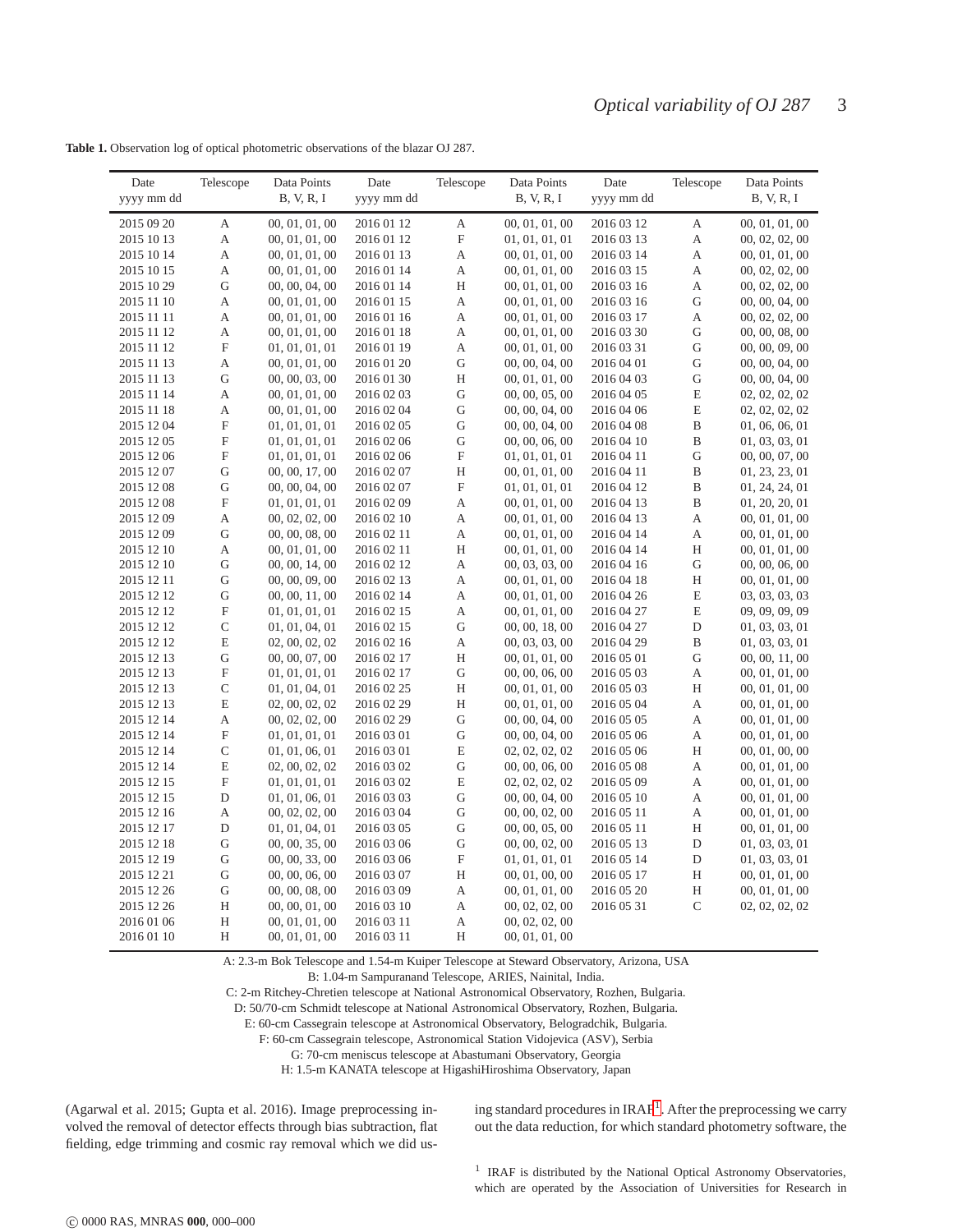**Table 2.** Details of telescopes and instruments

|                                                                                 | Abastumani, Georgia                                                                                                                                                                                                       | KANATA, Japan                                                                                                                                                                                                                          |
|---------------------------------------------------------------------------------|---------------------------------------------------------------------------------------------------------------------------------------------------------------------------------------------------------------------------|----------------------------------------------------------------------------------------------------------------------------------------------------------------------------------------------------------------------------------------|
| Telescope<br>CCD Model<br>Chip Size<br>Scale<br>Field<br>Gain<br>Read out noise | 70-cm Meniscus<br>Apogee Ap6E (KAF-1001)<br>$1024 \times 1024$ pixels <sup>2</sup><br>2.4 arc sec pixel <sup><math>-1</math></sup><br>$15 \times 15$ arcmin <sup>2</sup><br>$8e^{-1}$ ADU <sup>-1</sup><br>$14e^{-1}$ rms | 1.5-m Ritchey-Chretian<br>Hamamatsu fully-depleted<br>$2048 \times 2048$ pixels <sup>2</sup><br>0.29 arc sec pixel <sup><math>-1</math></sup><br>$10 \times 10$ arcmin <sup>2</sup><br>$2.2 e^{-1}$ ADU <sup>-1</sup><br>$5e^{-1}$ rms |
| <b>Typical Seeing</b>                                                           | $1 - 2$ arcsec                                                                                                                                                                                                            | $1 - 2$ arcsec                                                                                                                                                                                                                         |

Dominion Astronomical Observatory Photometry (DAOPHOT II) (Stetson 1987; Stetson 1992), was used to obtain instrumental magnitude of the target and comparison stars. Since blazars fields are not crowded and we are interested only in the blazar and the comparison stars which are of comparable brightness, aperture photometry is sufficient to get their instrumental magnitudes. Other than our source, we also observed more than three local standard stars (e.g. Smith et al. 1985; Fiorucci & Tosti 1996; González-Pérez et al. 2001) in the same field of view to calibrate magnitude of the blazar and also to check for the presence of variability. Detailed descriptions of the data analysis are given in our earlier papers (e.g. Gaur et al. 2012c; Agarwal & Gupta 2015; Agarwal et al. 2015; Gupta et al. 2016; and references therein).

Observations of OJ 287 at the Abastumani Observatory were conducted from 2015 October 29 to 2016 May 1 at the 70 cm meniscus telescope  $(f/3)$  (telescope  $G$  hereafter). These measurements were made with an Apogee CCD camera Ap6E ( $1K \times 1K$ , 24  $\mu$ m<sup>2</sup> pixels) through a Cousins R filter. Reduction of the image frames was done using DAOPHOT II. An aperture radius of 5 arcsec was used for data analysis. The blazar data is calibrated using the local standard star number 4 in the field (Fiorucci & Tosti 1996).

We performed V and R band photometric observations of the blazar OJ 287 using the HONIR instrument installed on the 1.5 m Kanata telescope (telescope  $H$  hereafter) in the Higashi-Hiroshima Observatory, Japan (Akitaya et al. 2014). The data were reduced using standard procedures for CCD photometry. We performed aperture photometry using the APPHOT package in IRAF, and the blazar data is calibrated with the local standard star number 10 (Fiorucci & Tosti 1996).

#### **2.2 Archival Optical Data**

We also include recent optical photometric data taken from an archive of observations made at Steward Observatory, University of Arizona,  $USA^2$  $USA^2$ . The observations are carried out using the 2.3m Bok and 1.54m Kupier telescopes. These are clubbed together as telescope A in the observation log presented in Table 1. These photometric observations of the blazar OJ 287 were made using the SPOL CCD Imaging/Spectropolarimeter mounted on those two telescopes. Details about the instrument, observation and data analysis are described in Smith et al. (2009).

Astronomy, Inc., under cooperative agreement with the National Science Foundation.

<span id="page-3-0"></span> $^2\,$ http://james.as.arizona.edu/ psmith/Fermi/datause.html

# **3 ANALYSIS TECHNIQUES**

#### **3.1 Variability detection criterion**

To test for the presence blazar variability on intraday timescales we have used two standard statistics, the F and  $\chi^2$  tests (e.g., de Diego 2010). As pointed out by Romero et al. (2002), inappropriate selection of standard stars could lead to spurious variability detection. Thus we employed the two non-variable standard stars having magnitudes closest to OJ 287's magnitude. For calibration of the blazar magnitude we used the standard star having colour closer to the source.

#### *3.1.1 F*−*Test*

We quantify the blazar variability with the commonly used F-test (de Diego 2010) which is defined as

$$
F_1 = \frac{Var(BL - StarA)}{Var(BL - StarB)}, \ \ F_2 = \frac{Var(BL - StarA)}{Var(StarA - StarB)}.
$$
 (1)

Here  $(BL - Star A)$ ,  $(BL - Star B)$ , and  $(Star A - Star B)$  are the differential instrumental magnitudes of blazar and Star A, blazar and Star B, and Star A and Star B, respectively, while Var(BL − Star A), Var( $BL - Star B$ ), and Var(Star A – Star B) are the variances of differential instrumental magnitudes.

An average of  $F_1$  and  $F_2$  gives the F value which is then compared with the critical  $F_{\nu_{bl},\nu_{*}}^{(\alpha)}$  value where  $\alpha$  gives the significance level set for the test while  $\nu_{bl}$  and  $\nu_*$  signifies the number of degrees of freedom and is calculated as  $(N - 1)$  with N being the number of measurements. We have carried out the F test for  $\alpha$  values 0.999 and 0.99 percent which correspond to essentially  $3\sigma$  and 2.6 $\sigma$  detections of IDV, respectively. The higher the  $\alpha$  values, the more reliable is the result. When the F value is greater than the critical value, the null hypothesis (no variability) is discarded. We consider LCs to be variable if  $F > F_c(0.99)$ .

 $3.1.2 \quad \chi^2 - Test$ 

To further quantify the variability of the blazar we also used a  $\chi^2$ test. The  $\chi^2$  statistic is defined as (e.g., Agarwal & Gupta 2015).

$$
\chi^2 = \sum_{i=1}^N \frac{(V_i - \overline{V})^2}{\sigma_i^2},\tag{2}
$$

where,  $\overline{V}$  is the mean magnitude, and the *i*th observation gives a magnitude  $V_i$  with a corresponding standard error  $\sigma_i$  which is due to photon noise from the source and sky, CCD read-out plus other non-systematic error sources. Exact calculation of these errors by the IRAF reduction package is impractical. Theoretical errors have been found to be larger than the real errors by a factor of  $1.3 - 1.75$ (e.g., Gopal-Krishna et al. 2003). Thus, the errors obtained after data analysis should be multiplied by this factor, which was 1.5, to get better estimates of the real photometric errors. The average of  $\chi^2$  values is then compared with the critical value  $\chi^2_{\alpha,\nu}$  where  $\alpha$ is again the significance level and  $\nu = N - 1$  is the number of degrees of freedom. Values of  $\chi^2 > \chi^2_{\alpha,\nu}$  imply the presence of variability. We list sources as V only if they satisfy both the F-test and the  $\chi_2$ -test for  $\alpha = 0.99$ .

#### **3.2 Percentage amplitude variation**

The percentage of magnitude and colour variations on intraday or longer time scales are calculated using the variability amplitude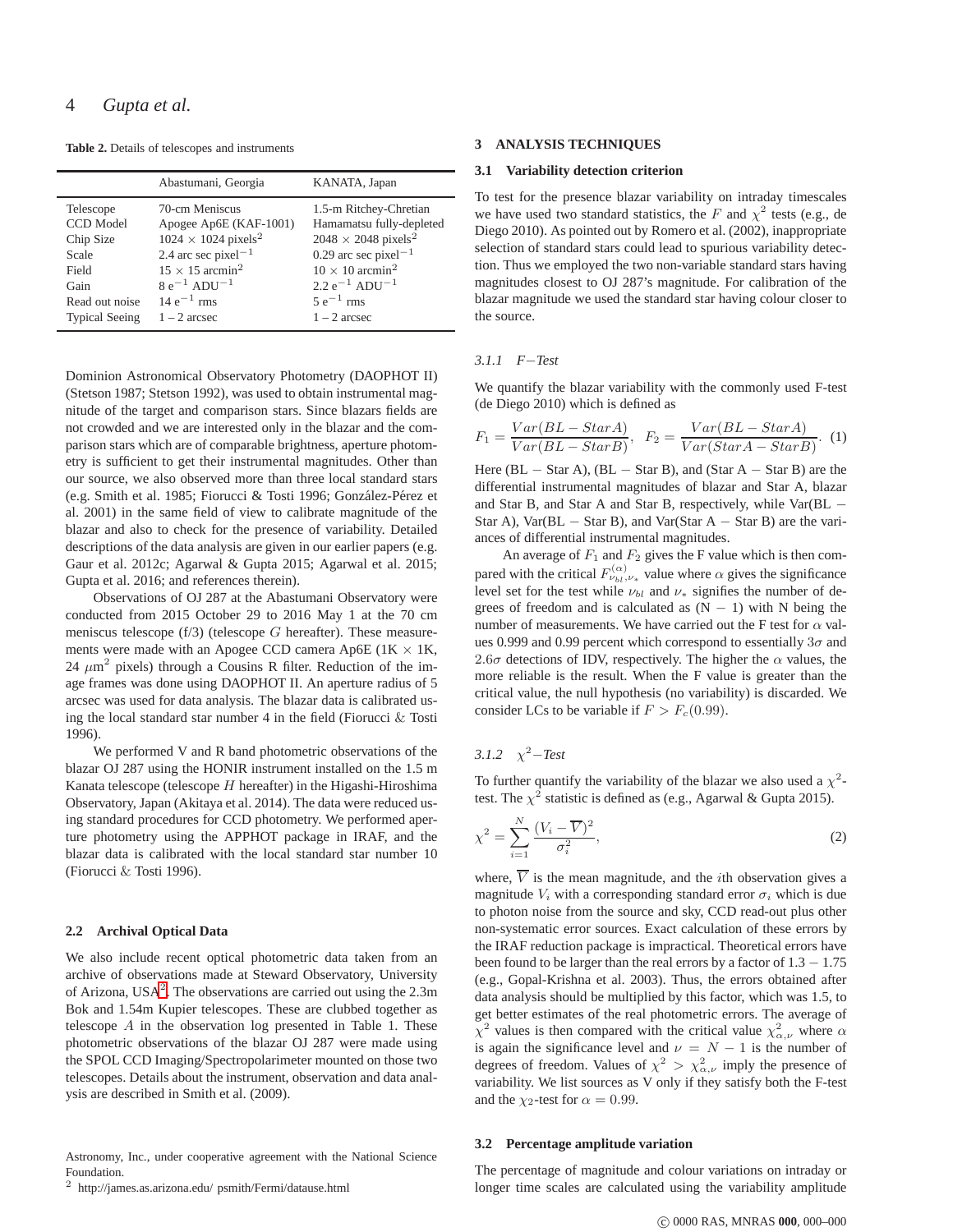

Figure 1. Intraday light curves for OJ 287 in R filter. The X axis is JD and the Y axis is the magnitude in each plot, where observation dates are indicated in each plot.

parameter A, introduced by Heidt & Wagner (1996), and defined as

$$
A = 100 \times \sqrt{(A_{max} - A_{min})^2 - 2\sigma^2} (\%).
$$
 (3)

Here  $A_{max}$  and  $A_{min}$  are the maximum and minimum values in the calibrated magnitude and colour of LCs of the blazar, and  $\sigma$  is the average measurement error.

## **4 RESULTS**

#### **4.1 Intraday flux and colour variability**

In searching for IDV, we used data from only those nights for which a minimum of 10 image frames of the blazar were taken in any specific optical passband. Using this criterion, sufficient observations of the blazar OJ 287 were carried out in the R passband on 10 nights and in the V passband on 3 nights between 2015 December

c 0000 RAS, MNRAS **000**, 000–000

and 2016 May. The differential light curves of the blazar were extracted by following the data reduction procedure discussed above along with the differential instrumental magnitudes of the two best standard stars (e.g. Gupta et al. 2008) used for comparison (Star A − Star B). The calibrated derived LCs of the blazar are displayed in Fig. 1. V band LCs are not plotted due to their having worse data quality.

In order to investigate the presence or absence of variability during above nights we have followed the statistical analysis techniques described in section 3 with results summarized in Table 3. The blazar is marked as variable (V) if the variability conditions for both tests mentioned in Section 3 are satisfied; it is marked probably variable (PV) if conditions for one of the tests are followed, otherwise it is marked non-variable (NV). According to these conditions the target was found to be variable on five nights, possibly variable on one night and non-variable on four of the nights in the R passband. The blazar did not show any certain IDV in the V passband on any of the three nights it was observed, though it was prob-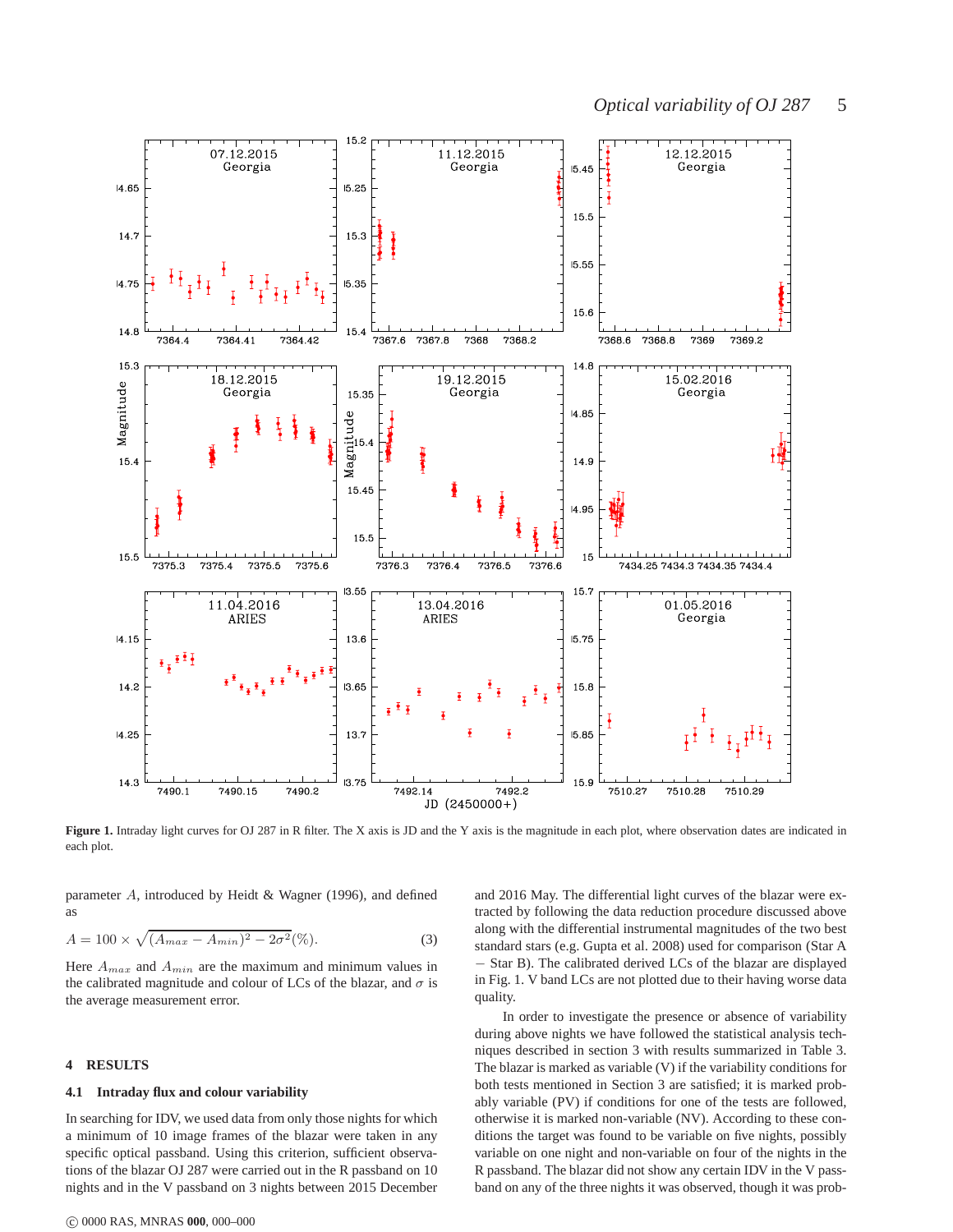| Date       | <b>Band</b> | N  | F-test<br>$F_1, F_2, F, F_c(0.99), F_c(0.999)$ | $\chi^2$ test<br>$\chi_1^2, \chi_2^2, \chi_{av}^2, \chi_{0.99}^2, \chi_{0.999}^2$ | Variable  | $A\%$ |
|------------|-------------|----|------------------------------------------------|-----------------------------------------------------------------------------------|-----------|-------|
| 07.12.2015 | R           | 17 | 1.88, 2.41, 2.15, 3.37, 5.20                   | 39.85, 69.42, 54.62, 32.00, 39.25                                                 | <b>PV</b> |       |
| 11.12.2015 | R           | 14 | 16.72, 10.34, 13.53, 3.91, 6.41                | 270.62, 218.99, 244.81, 27.69, 34.53                                              | V         | 7.95  |
| 12.12.2015 | R           | 12 | 176.08, 173.35, 174.72, 4.46, 7.76             | 2113.1, 2604.0, 2358.5, 24.72, 31.26                                              | V         | 17.58 |
| 18.12.2015 | R           | 35 | 43.74, 45.30, 44.52, 2.26, 2.98                | 1381.0, 1880.0, 1631.0, 56.06, 65.25                                              | V         | 11.16 |
| 19.12.2015 | R           | 33 | 54.38, 61.83, 58.10 2.32, 3.09                 | 1757.0, 2592.0, 2174.0, 53.49, 62.49                                              | V         | 13.16 |
| 15.02.2016 | R           | 12 | 0.81, 0.53, 0.67, 4.46, 7.76                   | 12.59, 9.89, 11.24, 24.72, 31.26                                                  | <b>NV</b> |       |
| 11.04.2016 | V           | 22 | 1.57, 0.91, 1.24, 2.86, 4.13                   | 22775, 89536, 56156, 38.93, 46.80                                                 | <b>PV</b> |       |
|            | R           | 19 | 2.61, 4.07, 3.34, 3.13, 4.68                   | 67.24, 209.37, 138.30, 34.80, 42.31                                               | V         | 3.77  |
| 12.04.2016 | V           | 24 | 0.04, 1.07, 0.56, 2.72, 3.85                   | 4.89, 2.13, 3.51, 41.64, 49.73                                                    | <b>NV</b> |       |
|            | R           | 24 | 2.00, 2.94, 2.47, 2.72, 3.85                   | 131.08, 75.49, 103.29, 41.64, 49.73                                               | <b>NV</b> |       |
| 13.04.2016 | V           | 18 | 1.22, 1.42, 1.32, 3.24, 4.92                   | 0.03, 0.03, 0.85, 33.41, 40.79                                                    | <b>NV</b> |       |
|            | R           | 17 | 1.00, 0.001, 0.50, 3.37, 5.20                  | 1.66, 1.66, 0.85, 32.00, 39.25                                                    | <b>NV</b> |       |
| 01.05.2016 | R           | 11 | 11.18. 10.11. 10.65. 4.85. 8.75                | 102.20, 111.09, 106.65, 23.21, 29.59                                              | V         | 7.67  |

Table 3. Results of IDV observations of OJ 287. Column 1 is the date of observation, column 2 indicates the band in which observations were taken, column 3 gives the number of data points in a particular band. In the next two columns i.e., 4 and 5, we have listed the results for the F-test and  $\chi^2$ -test, respectively, followed by variability status in column 76; finally the intra-day variability amplitude is given in column 7.

V: Variable, PV: probable variable, NV: Non-Variable

ably variable on the one when the R-band was variable. The blazar was in a generally active state during our observation, as is most evident from the plots of 2015 December 11, 12 18, 19 and 2016 April 11 and 1 May in Figure 1 when clear variability patterns were seen. We have not displayed 2016 April 12 light curve in Figure 1 due to poor quality data.

#### **4.2 Short and long term flux and colour variation**

We examined the short and long term flux and colour variability of the blazar. The overall LCs of OJ 287 are displayed in Figure 2 giving our multi-band optical observations during September 2015 – May 2016 for 103 observing nights. The BVRI passband LCs presented in the Figure 2 give clear evidence of large amplitude flux variability in all passbands on the timescale of days to weeks to months which gives clear evidence of flux variability on short and long timescales.

During our observation we found the blazar has varied from  $\sim$  14 – 16 mag in B band,  $\sim$  13.4 – 15.4 mag in V band,  $\sim$  13 to 15.4 mag in R band, and ∼ 12.5 to 14.4 mag in I band. Taking into account the noise, the variability amplitude on long term basis in B band was calculated as 199%, in V filter it was 222%, in R passband 231% while in I band it was calculated to be 192%. We also examined the (B-I), (V-R), (B-V), and (R-I) colour indices on short and long timescale to search for colour variability, and the results are plotted in Figure 3. While there were some modest apparent colour variations, we did not find any significant colour variability over a long term basis.

#### **4.3 Colour-magnitude relationship**

Since flux variations are often associated with changes in spectral shapes, we also studied the correlations between the colour indices and flux variations. Here we have considered whether variations in the (B−V), (V−R), (R−I) and (B−I) colour indices of the blazar change with respect to variations in its brightness in the V passband on short and long term bases. These colour and magnitude plots of OJ 287 are displayed in Fig. 4. We have calculated the best linear fit as shown by the straight lines in the Figure 4 for each colour index, Y, against magnitude,  $V: Y = mV + c$ . Fitted values for

**Table 4.** Color-magnitude dependencies and colour-magnitude correlation coefficients on short timescales.

| Color Indices | $m_1^a$  | $c_1^a$  | $r_i^a$  | $p_1^a$ |  |
|---------------|----------|----------|----------|---------|--|
| $(B-I)$       | 0.029    | 1.565    | 0.191    | 0.331   |  |
| $(R-I)$       | $-0.009$ | 1.637    | $-0.103$ | 0.588   |  |
| $(B-V)$       | $-0.012$ | 1.194    | $-0.105$ | 0.594   |  |
| $(V-R)$       | 0.016    | $-0.736$ | 0.089    | 0.370   |  |

 $a_{m_1}$  = slope and  $c_1$  = intercept of CI against V;

 $r_1$  = Pearson coefficient;  $p_1$  = null hypothesis probability

the slopes of the curves,  $m$ , and the constants,  $c$ , are listed in Table 4. We have also listed the linear Pearson correlation coefficients, r, and the corresponding null hypothesis probability values, p. Positive slope between the colour index and apparent magnitude of the blazar implies a positive correlation which further means that the source tends to be bluer when it is brighter (BWB) or redder when it dimmer while a negative slope suggests an opposite correlation i.e. the source follows a redder when brighter (RWB) behaviour. Quite a few blazars have been found to show BWB behaviour (e.g., Raiteri et al. 2001; Villata et al. 2002; Papadakis et al. 2003; Agarwal & Gupta 2015). We find no significant negative or positive correlation between the V band magnitude and colour indices during these observations of OJ 287. Earlier studies (e.g., Raiteri et al. 2003; Wu et al. 2005; Stalin et al. 2006; Agarwal et al. 2016; and references therein) also found at the most weak or null evidence of spectral changes with the source brightness on short and long timescales. No spectral change with magnitude variations have been also been reported by many authors in several other cases (e.g. Ghosh et al. 2000; Böttcher et al. 2007; Poon et al. 2009; and references therein).

# **4.4 Optical Spectral Energy Distribution**

The SED is a simple but useful tool to diagnose the dominant emission components. Flux changes in blazars are often directly linked to the spectral changes, thereby making SED studies an important tool to learn details about the emission region, and can sometimes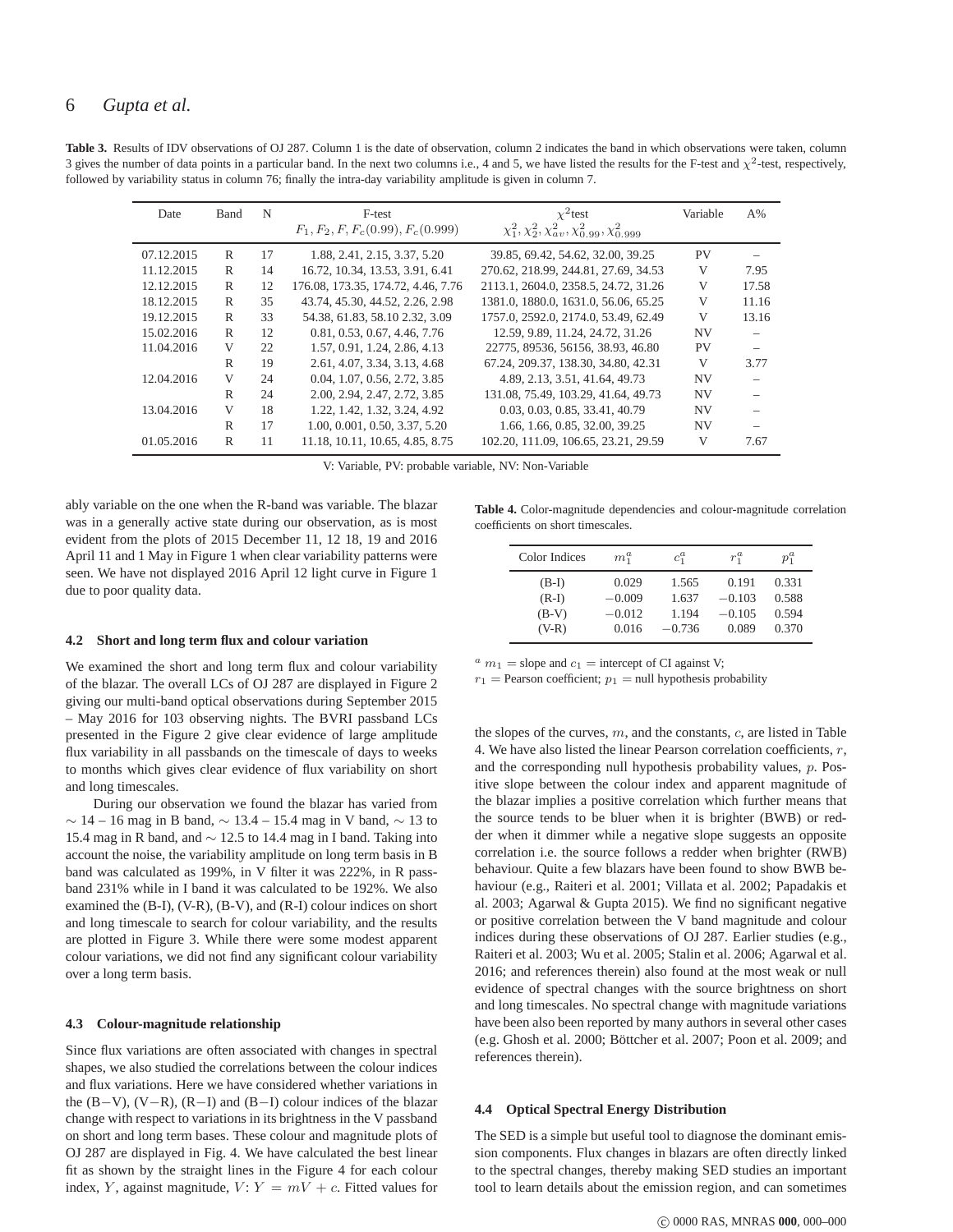

Figure 2. Optical variability light curve of OJ 287. Filled hexagon represent data from Arizona telescopes (A); open triangle for the data from 1.04m India telescope (B); open and filled square for the data from 2m (C) and 50/70 cm (D) telescopes Rozen, Bulgaria, respectively; filled triangle for the data from 60cm (E) telescope Belogradchik, Bulgaria; open circle for the data from 60cm (F) telescope, Serbia; filled circle for the data from 70cm (G) telescope, Georgia; and astrix for the data from 1.5m (H) telescope, Kanata, Japan.

put tight constraints on the physical parameters such as the magnetic field, or energies of the relativistic particles in the Doppler boosted jet. To understand spectral variability in optical range, we used quasi-simultaneous B, V, R, and I data points at five different states of the source. The outburst state 1 is is taken as that epoch when the source attained the brightest value in all four bands which lies near JD 2457361.5 (2015 Dec 5). We note that we do not have observations during the preceding two weeks so from our data the actual peak may have been even greater; however, the monitoring by Valtonen et al. (2016) had better coverage during the large flare and showed that it rose during that period and that the maximum brightness was reached on 2015 Dec 5. As is evident from the STV LC another very comparable outburst was observed around JD 2457450.4 (2016 March 2) which we call as outburst state 2 and which is covered well by our observations but not covered by Valtonen et al. (2016). To quantify the spectral variability changes in the source during its faint state, we generated the SED around JD 2457339.6 (2015 Nov 13) when the source magnitude reached its maximum value. We also considered two stages in the post outburst state on JDs 2457369.6 (2015 Dec 13) and 2457372.4 (2015 Dec 15).

We have de-reddened the calibrated magnitudes of OJ 287 by subtracting Galactic absorption values of  $A_B = 0.102$  mag,  $A_V =$ 0.077 mag,  $A_R = 0.061$  mag, and  $A_I = 0.042$  mag (Cardelli et al. 1989; Bessell et al. 1998). We took single data points in B, V, R, and I passbands, corresponding to the JDs for each of the above states and thus generated optical SEDs at five epochs using our quasisimultaneous B, V, R, and I observations of OJ 287. These SEDs are displayed in Figure 5. The faintest SED was observed for JD 2457339.6 while the brightest one was observed for JD 2457361.5.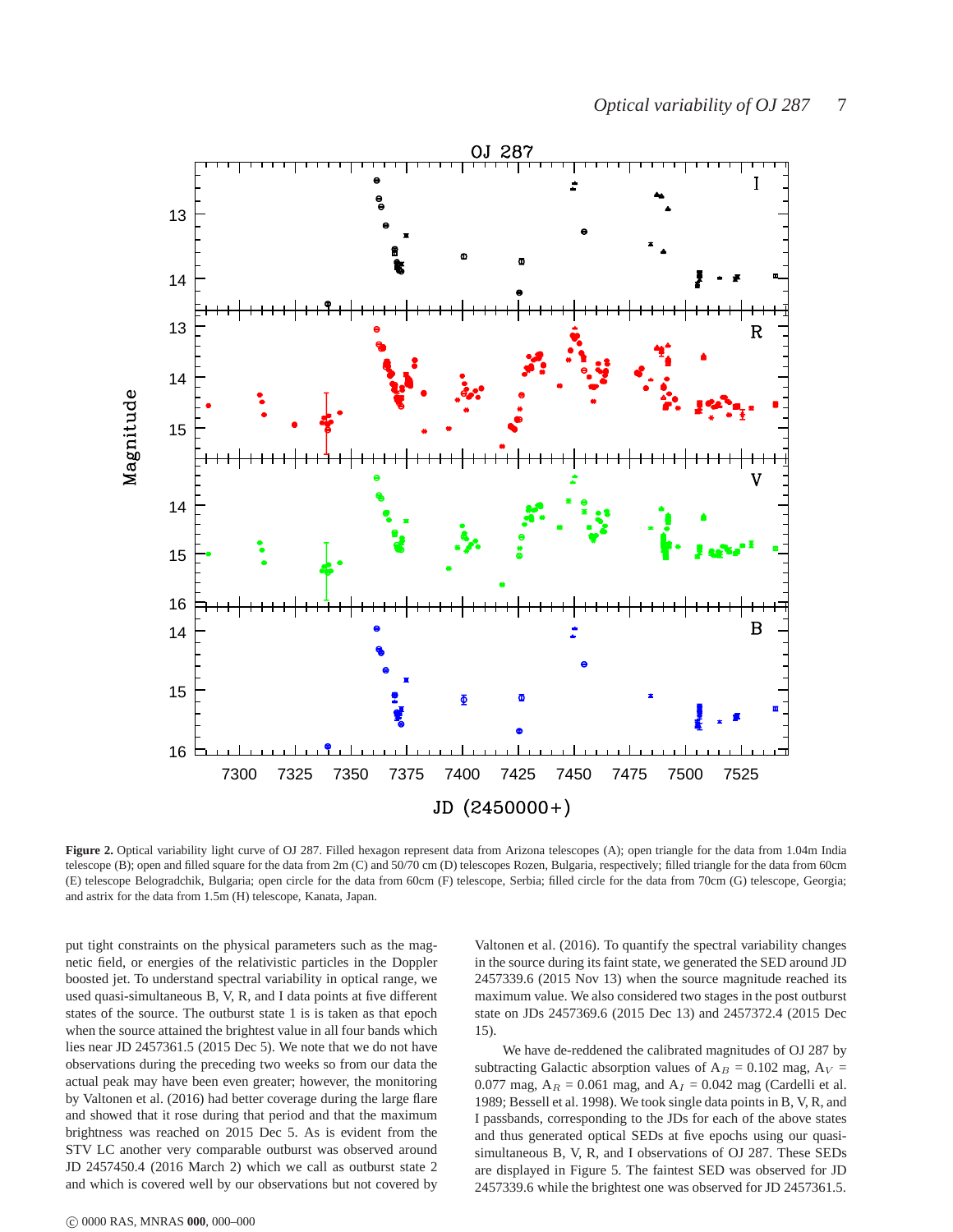

**Figure 3.** Optical colour variability light curves of OJ 287 covering the entire monitoring period.



Figure 4. Optical colour-magnitude plots of OJ 287 during our monitoring.

Significant spectral changes are clearly evident from the figure as the source varied from its lowest brightness state to the highest one. The presence of a bump around the V-B bands is most visible in the SEDs corresponding to the post outburst state 2 and the Low state, as displayed in Fig. 5. The little blue bump might be attributed to the emission lines due to BLR region in the rest wavelength range  $\sim$  200 – 400 nm (Raiteri et al. 2007), but in this case thermal emission from the accretion disc gas impacted by the secondary black hole is the most likely explanation (Valtonen et al. 2016). We also calculated the average spectral indices for above five epochs using (Wierzcholska et al. 2015),



**Figure 5.** Optical SED of OJ 287 during different states. An offset of −0.2 for outburst state-2 is used to avoid its overlapping the SED of outburst state-1.



Figure 6. Variation of optical spectral index with V magnitude during outburst states (filled circles), post-outburst states (filled squares) and faint state (filled triangle) of OJ 287.

$$
\langle \alpha_{VR} \rangle = \frac{0.4 \, \langle V - R \rangle}{\log(\nu_V / \nu_R)},\tag{4}
$$

where  $\nu_V$  and  $\nu_R$  are effective frequencies of the respective bands (Bessell, Castelli, & Plez 1998). The spectral index varied between 1.97 to 2.33 as is visible in Figure 6 where we have plotted spectral indices at various stages of the source vs the V band magnitude. The  $\alpha_{VR}$  value for the low brightness state of the source was about 2.00 while for the outburst state 1 is ∼ 2.13. The higher values of spectral indices indicate synchrotron dominated emission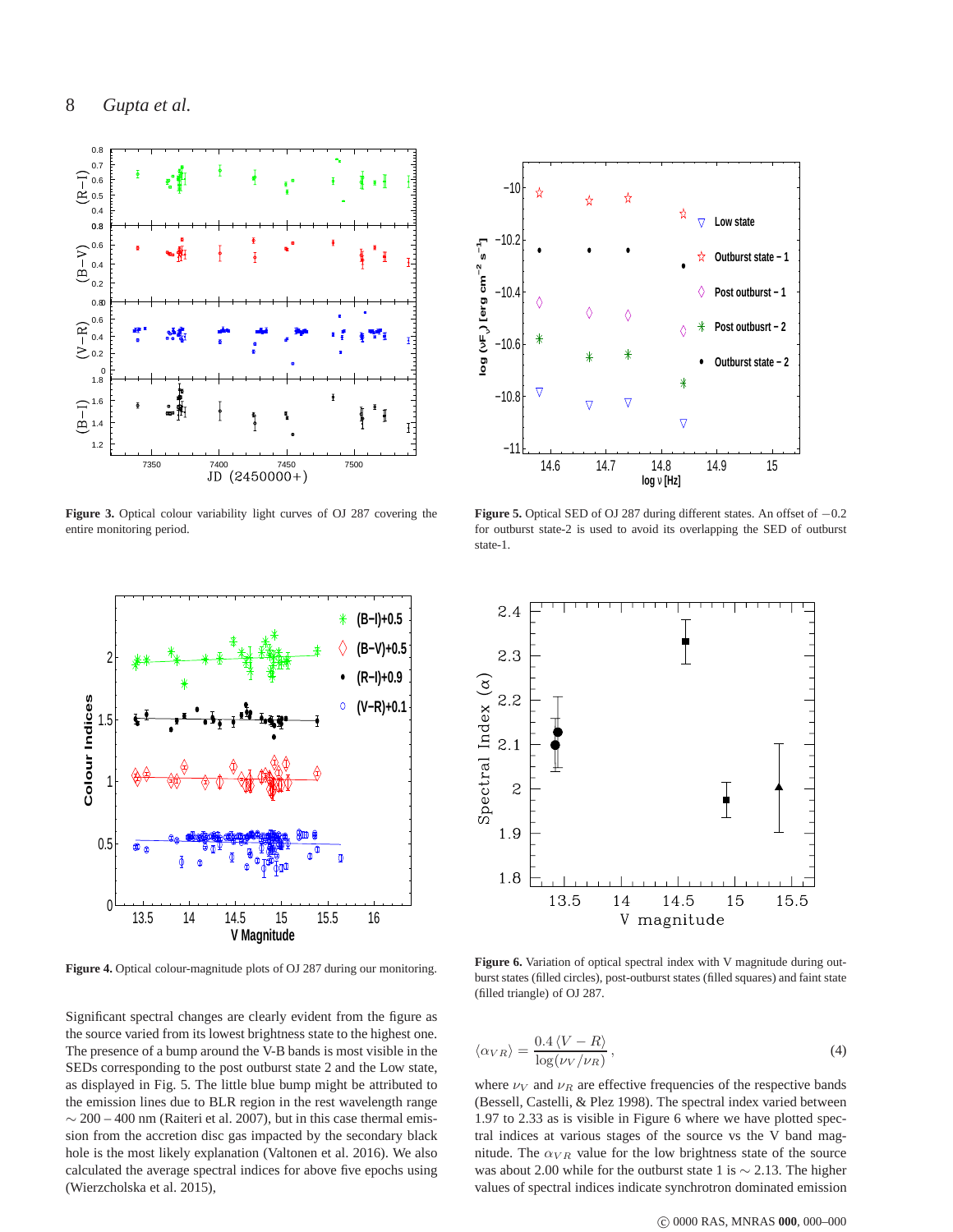due to relativistic Doppler boosted jet emission (e.g. Kushwaha et al. 2013). Simultaneous multi-wavelength observations would be helpful in having detailed understanding of the spectral evolution of the target during its double outburst state.

#### **4.5 Flaring and outbursts**

Over the roughly nine months (September 2015 – May 2016) of our intense optical observing campaign of the blazar OJ 287, this source showed several unprecedented large amplitude flares seen best in the most densely observed R band data plotted in the second panel from the top in Figure 2. In our data there is a large gap during  $\sim$  JD 2457340 to JD 2457360 but that period was intensely monitored by Valtonen et al. (2016). The source went into an optical outburst at JD 2457342.5±2.5 (Valtonen et al. 2016) and reached the brightest value at R  $\sim$  13.05 mag on JD 2457361.5 (i.e., in  $\sim$  20 days) and then decayed to R  $\sim$  14.65 mag at about JD 2457372 (i.e., in  $\sim$  10 days). Then another flare started at about JD 2457372 at R  $\sim$  14.65 which we observed as it reached R  $\sim$  13.6 mag at about JD 2457372. A third significant flare started at about JD 2457423 when R  $\sim$  15 mag and reached R  $\sim$  13.4 in about 12 days or JD 2457435. The fourth large flare is one that could be considered a second outburst, as it reached R  $\sim$  13.05 on about JD 2457450, when it had essentially the same brightness of the first outburst at maximum; however, in the binary black hole model, all of these flares would be considered to be part of the first outburst, with the second outburst expected to lag by at least a year. Another interesting feature in this overall outburst is that the largest flares seen during our monitoring (one and four) are separated by  $\sim$  3 months.

#### **5 DISCUSSION**

Blazars, being dominated by jet emissions, display variability on a very wide range of timescales. The reason behind this blazar variability could be either intrinsic to the jet or due to changes in overall jet power. Shock-in-jet models (e.g., Marscher & Gear 1985; Spada et al. 2001; Graff et al. 2008; Joshi & Böttcher 2011) appear to explain the longer term variations quite well for most blazars. Changes in any of the physical parameters like velocity, electron density or magnetic field can trigger the emergence of a new shock which leads to high amplitude flares when propagating along the inhomogeneous medium of the relativistic jet. The moving shock causes acceleration of electrons to even TeV energies thus leading to radiation changes in all EM bands. Precession, helical structures or various other geometrical effects related to the Doppler boosted relativistic jet could lead to significant changes on STV timescales though they are probably more relevant for LTV ones (e.g. Camenzind & Krokenberger 1992; Pollack et al. 2016). Valtonen & Pihajoki (2013) have applied such a helical jet model to OJ 287. Some blazar variability can be also be extrinsic in nature. Such extrinsic mechanisms include refractive interstellar scintillations which, however, is only relevant for low frequency radio observations. Another extrinsic mechanism is gravitational microlensing which is applicable over the entire EM spectrum but is only relevant for lensed sources. Since we are reporting results based on multi-band optical observations of the blazar OJ 287 which is not a lensed system, extrinsic causes of variability are ruled out. Turbulence behind the shocks in a jet provide a good way of understanding much of the fastest variability seen from blazars (Marscher 2014; Calafut & Wiita 2015; Pollack et al. 2016). Blazar variability on IDV timescale could be absent if there is no change in the speed or the direction of the propagating shock along the observer's LOS. IDV and STV in quasars and perhaps in blazars during their low state can be attributed to instabilities in the accretion disc such as hot spots (e.g., Chakrabarti & Wiita, 1993; Mangalam & Wiita, 1993). Disturbances on or above the accretion disks are advected into the relativistic jet and thus, are Doppler amplified, which in turn might also provide seed fluctuations.

In the (so far) unique case of OJ 287 the strong flares occurring roughly every 12 years are almost certainly produced by large perturbations induced in the accretion disc around the primary supermassive black hole as the secondary black hole smashes through the disc (e.g. Lehto & Valtonen 1996; Valtonen et al. 2016). Because of the only quasi-Keplerian nature of the binary black hole orbits in general relativity and the impact of gravitational radiation on the orbits, the impact outbursts and their associated electromagnetic radiation will not be observed in a strictly periodic manner (Valtonen, Ciprini & Lehto 2012). In this model, thermal outbursts are generated by expanding bubbles of hot gas that have been shocked and pulled out of the accretion disc around the primary black hole. It was predicted that OJ 287 should show a major outburst in 2015 December (Valtonen et al. 2011). In our work, along with confirmation of this predicted major outburst during late 2015 also reported by Valtonen et al. (2016), we have found a comparably strong flare with a clear signature of a bump in the V and B bands after just 90 days. In the previous 2005–2007 cycle there was also a substantial event around 90 days after the primary outburst (Valtonen & Ciprini 2012), though it was not as relatively strong as we have found now. A possible explanation for this event is that it corresponds to a jet flare arising after this transfer time from the site of the impact to the base of the jet (Valtonen et al. 2006; Pihajoki et al. 2013). In the binary black hole model it expected that another comparable outburst will occur one to two years after the primary one, to parallel the gaps seen between the events during the previous two cycles in 1994–1995 and 2005–2007, so OJ 287 should continued to be monitored whenever possible.

Colour-magnitude (CM) correlations for blazars have been carried out by several authors on intraday as well as on short term bases (e.g. Papadakis et al. 2003, Sasada et al. 2010, Bonning et al. 2012, Gaur et al. 2012c, Agarwal & Gupta 2015). Such CM studies can elucidate the reason behind aspects of blazar variability and also help us to explore the emitting region. Significant BWB/RWB trends on diverse timescales with different slope values are well known in blazars (Gaur et al. 2012c, Agarwal et al. 2016) and are sensibly interpreted as arising from superpositions of red and blue emission components. For BWB situations the blue component can be ascribed to synchrotron emission from the Doppler boosted relativistic jet while the thermal emissions from the accretion disc could give the redder contribution. No clear BWB or RWB trends were found in these data. To be able to detect weaker CM relationships, we need to obtain very dense and highly precise simultaneous multi-band observations. These are needed because there are chances of non-negligible magnitude fluctuations occurring while changing from one filter to another during the quasi-simultaneous observations making it much more difficult to accurately measure colour changes.

# **6 CONCLUSIONS**

We carried out multi-band optical photometric observations of the blazar OJ 287 during 103 observing nights between September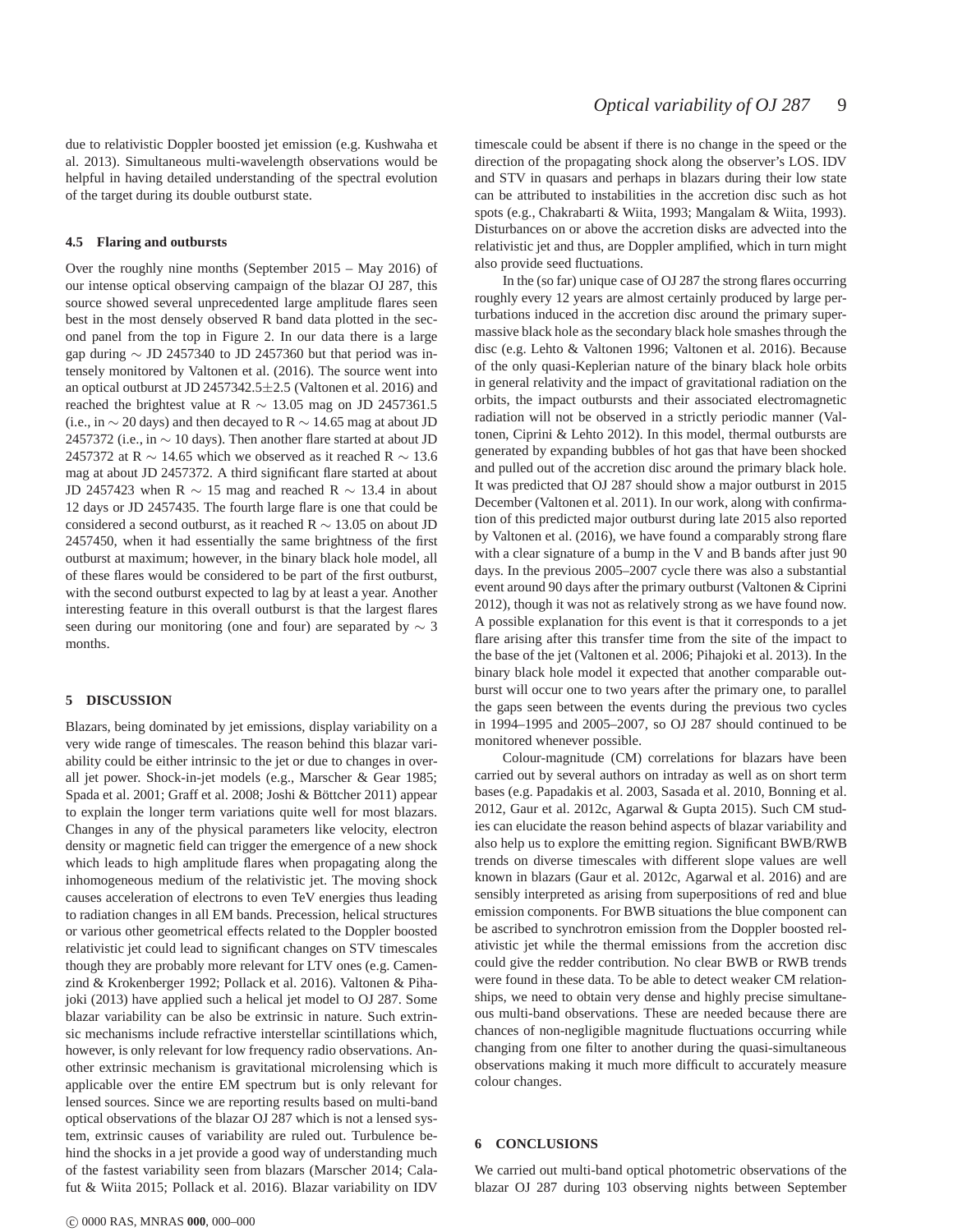# 10 *Gupta et al.*

2015 – May 2016 using 10 ground based optical telescopes located all around the globe. We searched for flux variation on IDV, STV and LTV timescales, and for colour variations and any colour - magnitude relationship in the blazar time series data on STV and LTV timescales. Our main conclusions are following:

• We observed OJ 287 intensely enough to perform IDV studies in R and V passbands on 11 and 4 observing nights, respectively. We did not find significant IDV on any of the nights observed in the V band (though it was probably variable on one of them) while the blazar did show IDV in the R passband on 6 nights and possible IDV on 1 additional night.

• The blazar was in a highly active and variable state during our observing period, showing large amplitude flux variations on STV and LTV timescales. OJ 287 varied by ∼ 199%, 222%, 231% and 192% in the B, V, R and I passbands respectively.

• OJ 287 did not show any significant colour variations on STV and LTV timescales, nor did the colour–magnitude relationship indicate any significant spectral variations on those timescales.

• The blazar went through multiple flaring events during our observing run and there were four strong flares. The first flare occurred at the time predicted by the binary black hole model for OJ 287 (Valtonen & Ciprini 2012).

• OJ 287 again showed a major flare separated by ∼ 90 days from the first one, and this last of the four flares we detected was exceptional in that it peaked at nearly the same magnitude as did the first.

# **ACKNOWLEDGMENTS**

We thank the referee for constructive comments and suggestions. Data from the Steward Observatory spectropolarimetric monitoring project were used. This program is supported by Fermi Guest Investigator grants NNX08AW56G, NNX09AU10G, NNX12AO93G, and NNX15AU81G. ACG is partially supported by CAS President's International Fellowship Initiative (PIFI) (grant no. 2016VMB073). HG is sponsored by the Chinese Academy of Sciences (CAS) Visiting Fellowship for Researchers from Developing Countries, CAS Presidents International Fellowship Initiative (grant no. 2014FFJB0005), supported by the NSFC Research Fund for International Young Scientists (grant no. 11450110398) and supported by a Special Financial Grant from the China Postdoctoral Science Foundation (grant no. 2016T90393). MFG is supported by the National Science Foundation of China (grants 11473054 and U1531245) and by the Science and Technology Commission of Shanghai Municipality (grant 14ZR1447100). AS, ES, RB work was partially supported by Scientific Research Fund of the Bulgarian Ministry of Education and Sciences under grant DO 02-137 (BIn-13/09). GD and OV gratefully acknowledge the observing grant support from the Institute of Astronomy and Rozhen National Astronomical Observatory, Bulgaria Academy of Sciences, via bilateral joint research project "Observations of ICRF radio-sources visible in optical domain". This work is a part of the project nos. 176011 176004, and 176021 supported by the Ministry of Education, Science and Technological Development of the Republic of Serbia. The Abastumani Observatory team acknowledges financial support by the by Shota Rustaveli National Science Foundation under contract FR/577/6-320/13.

# **REFERENCES**

- Agarwal A., Gupta A. C., 2015, MNRAS, 450, 541
- Agarwal A., et al., 2015, MNRAS, 451, 3882
- Agarwal A., et al., 2016, MNRAS, 455, 680
- Akitaya H., et al., 2014, SPIE, 9147, 40
- Bessell M. S., Castelli F., Plez B., 1998, A&A, 333, 231
- Blandford R. D., Rees M. J., 1978, PhyS, 17, 265
- Bonning E., et al., 2012, ApJ, 756, 13
- Böttcher M., et al., 2007, ApJ, 670, 968
- Calafut V., Wiita P. J., 2015, JApA, 36, 255
- Camenzind M., Krockenberger M., 1992, A&A, 255, 59
- Cardelli J. A., Clayton G. C., Mathis J. S., 1989, ApJ, 345, 245
- Carini M. T., Miller H. R., Noble J. C., Sadun A. C., 1991, AJ, 101, 1196
- Carini M. T., Miller H. R., 1992, ApJ, 385, 146
- Carini M. T., Miller H. R., Noble J. C., Goodrich B. D., 1992, AJ, 104, 15
- Chakrabarti S. K., Wiita P. J., 1993, ApJ, 411, 602
- de Diego J. A., 2010, AJ, 139, 1269
- Fan J. H., et al., 1998, A&AS, 133, 163
- Fan J. H., Zhang Y. W., Qian B. C., Tao J., Liu Y., Hua T. X., 2009, ApJS, 181, 466
- Fiorucci M., Tosti G., 1996, A&AS, 116, 403
- Gaur H., Gupta A. C., Lachowicz P., Wiita P. J., 2010, ApJ, 718, 279
- Gaur H., Gupta A. C., Wiita P. J., 2012a, AJ, 143, 23
- Gaur H., et al., 2012b, MNRAS, 420, 3147
- Gaur H., et al., 2012c, MNRAS, 425, 3002
- Ghisellini G., et al., 1997, A&A, 327, 61
- Ghosh K. K., Ramsey B. D., Sadun A. C., Soundararajaperumal S., 2000, ApJS, 127, 11
- González-Pérez J. N., Kidger M. R., Martín-Luis F., 2001, AJ, 122, 2055
- Gopal-Krishna, Stalin C. S., Sagar R., Wiita P. J., 2003, ApJ, 586, L25
- Goyal A., Gopal-Krishna, Wiita P. J., Anupama G. C., Sahu D. K., Sagar R., Joshi S., 2012, A&A, 544, A37
- Graff P. B., Georganopoulos M., Perlman E. S., Kazanas D., 2008, ApJ, 689, 68
- Gu M. F., Lee C.-U., Pak S., Yim H. S., Fletcher A. B., 2006, A&A, 450, 39
- Gupta A. C., Banerjee D. P. K., Ashok N. M., Joshi U. C., 2004, A&A, 422, 505
- Gupta A. C., Fan J. H., Bai J. M., Wagner S. J., 2008, AJ, 135, 1384
- Gupta A. C., et al., 2016, MNRAS, 458, 1127
- Gupta S. P., Pandey U. S., Singh K., Rani B., Pan J., Fan J. H., Gupta A. C., 2012, NewA, 17, 8
- Heidt J., Wagner S. J., 1996, A&A, 305, 42
- Hughes P. A., Aller H. D., Aller M. F. 1985, ApJ, 298, 301
- Joshi M., Böttcher M., 2011, ApJ, 727, 21
- Kirk J. G., Rieger F. M., Mastichiadis A., 1998, A&A, 333, 452
- Kushwaha P., Sahayanathan S., Singh K. P., 2013, MNRAS, 433, 2380
- Lehto H. J., Valtonen M. J., 1996, ApJ, 460, 207
- Mangalam A. V., Wiita P. J., 1993, ApJ, 406, 420
- Marcha M. J. M., Browne I. W. A., Impey C. D., Smith P. S., 1996, MNRAS, 281, 425
- Marscher A. P., Gear W. K., 1985, ApJ, 298, 114
- Marscher A. P., 2014, ApJ, 780, 87
- Memmesheimer R.-M., Gopakumar A., Schäfer G., 2004, PhRvD,